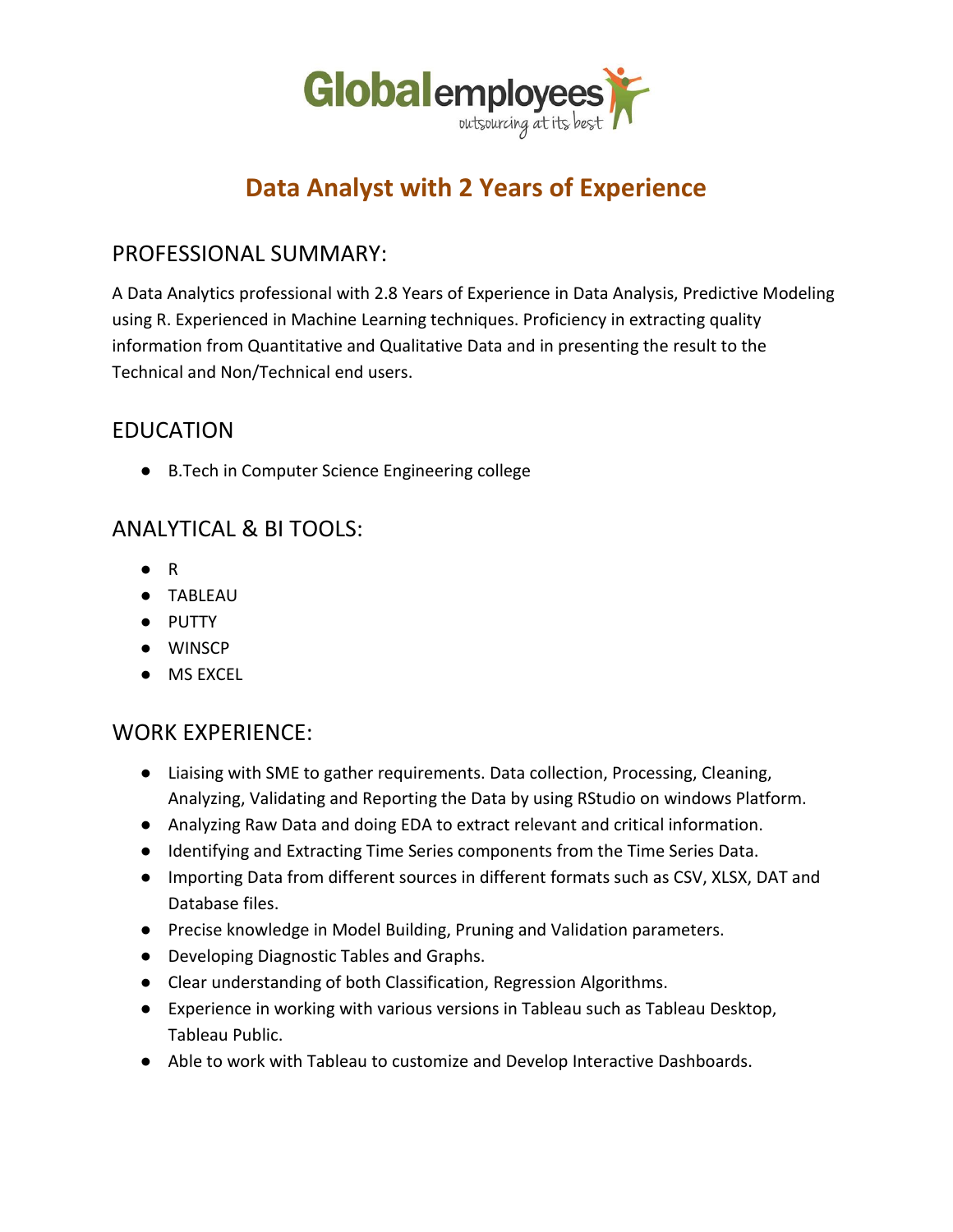

- Good Knowledge of Mathematical concepts like Matrices, Descriptive and Inferential Statistics.
- Data Handling, Data Mining, Data Exploration, Merging, Data aggregation, Data Summarization using Base R and Dplyr Libraries.
- Data Visualizations using ggplot2, qplot packages.
- Expertise in usage of Excel features Data Analysis and Pivot tables.
- R studio
- Analyzing large Data and Extracting insights.
- Statistical Analysis such as Descriptive Statistics on the Data.
- Inferential Hypothesis tests.
- Data cleaning and Imputations.
- Extracting Classification tables and Visualizations.
- Using Supervised Learning Algorithms like Linear Regression, Logistic Regression and Random Forest.
- ROC curve evaluation.
- Validation Parameters of Regression Analysis.SQL Server Management Studio
- Integrating R studio with SSMS using ODBC connection.
- Retrieving required Tables in to R.TABLEAU
- Detail Graphical Analysis of the Features in the Data.
- Creating and Customizing Interactive Dashboards.MS EXCEL
- Basic functions in Excel.
- V- Lookup, H- Lookup, Pivot tables and Data Analysis.

#### STATISTICAL TECHNIQUES

Inferential Statistics: T test, Z test, Paired T test, Anova, Chi Square Regression Analysis: Linear Regression, Logistic Regression Tree based Classification: Decision Tree (CHAID & CART), Random Forest Segmentation Technique: Cluster Analysis (K-Means Clustering) Time Series Analysis: ARIMA MODEL Dimensionality Reduction: Factor Analysis Association Rules Mining Market Basket Analysis

## STATISTICAL PACKAGES

Dplyr, Lubridate, Rpart, Random Forest, MICE, Information Value, R part Plot, Caret...etc.